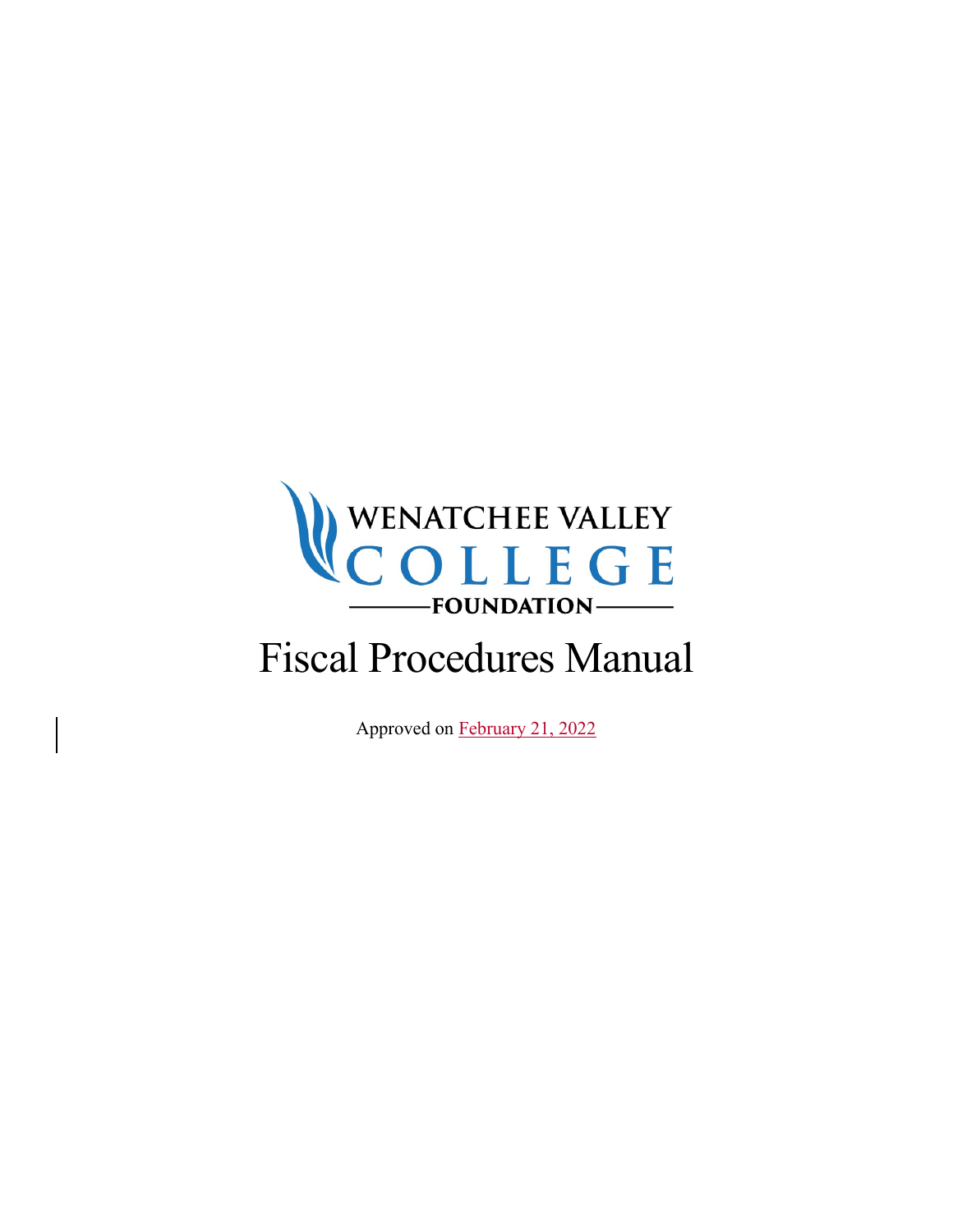#### $\mathbf{I}$ . **Table of Contents**

| I.            |    |  |
|---------------|----|--|
| II.           |    |  |
| III.          |    |  |
| IV.           |    |  |
| V.            |    |  |
| a)            |    |  |
| $\mathbf{b}$  |    |  |
| $\mathbf{c})$ |    |  |
| $\rm d)$      |    |  |
| e)            |    |  |
| f)            |    |  |
| g)            |    |  |
| h)            |    |  |
|               | 1. |  |
|               | 2. |  |
|               | 3. |  |
|               | 4. |  |
| $\ddot{i}$    |    |  |
| VI.           |    |  |
| a)            |    |  |
|               | 1. |  |
|               | 2. |  |
|               | 3. |  |
|               | 4. |  |
| b)            |    |  |
|               | 1. |  |
|               | 2. |  |
|               | 3. |  |
|               | 4. |  |
|               | 5. |  |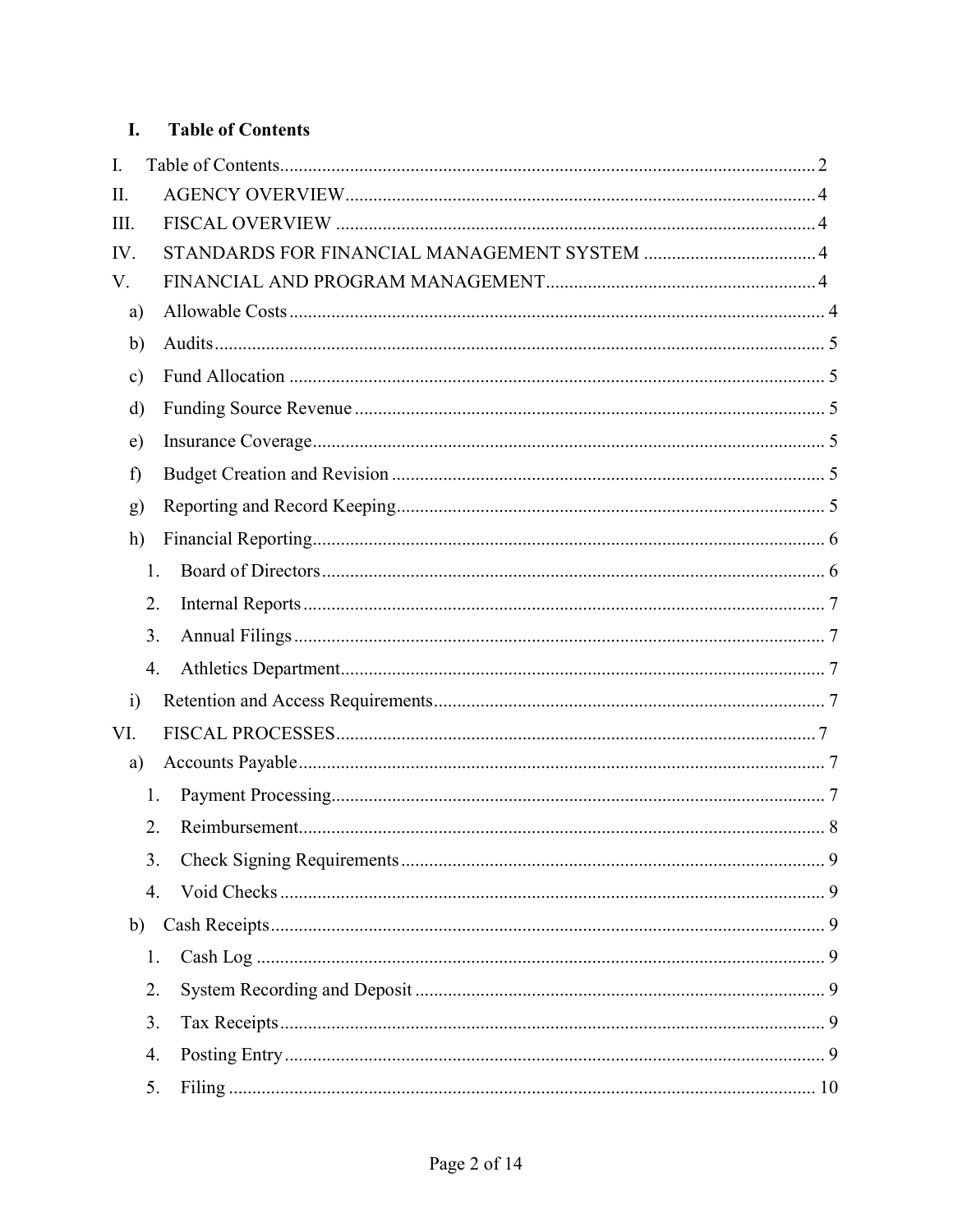| 6.            |
|---------------|
| 7.            |
| VII.          |
| VIII.         |
| IX.           |
| X.            |
| XI.           |
| XII.          |
| a)            |
| 1.            |
| 2.            |
| 3.            |
| b)            |
| XIII.         |
| XIV.          |
| XV.           |
| XVI.          |
| XVII.         |
| XVIII.        |
| a)            |
| b)            |
| $\mathbf{c})$ |
| $\mathbf{d}$  |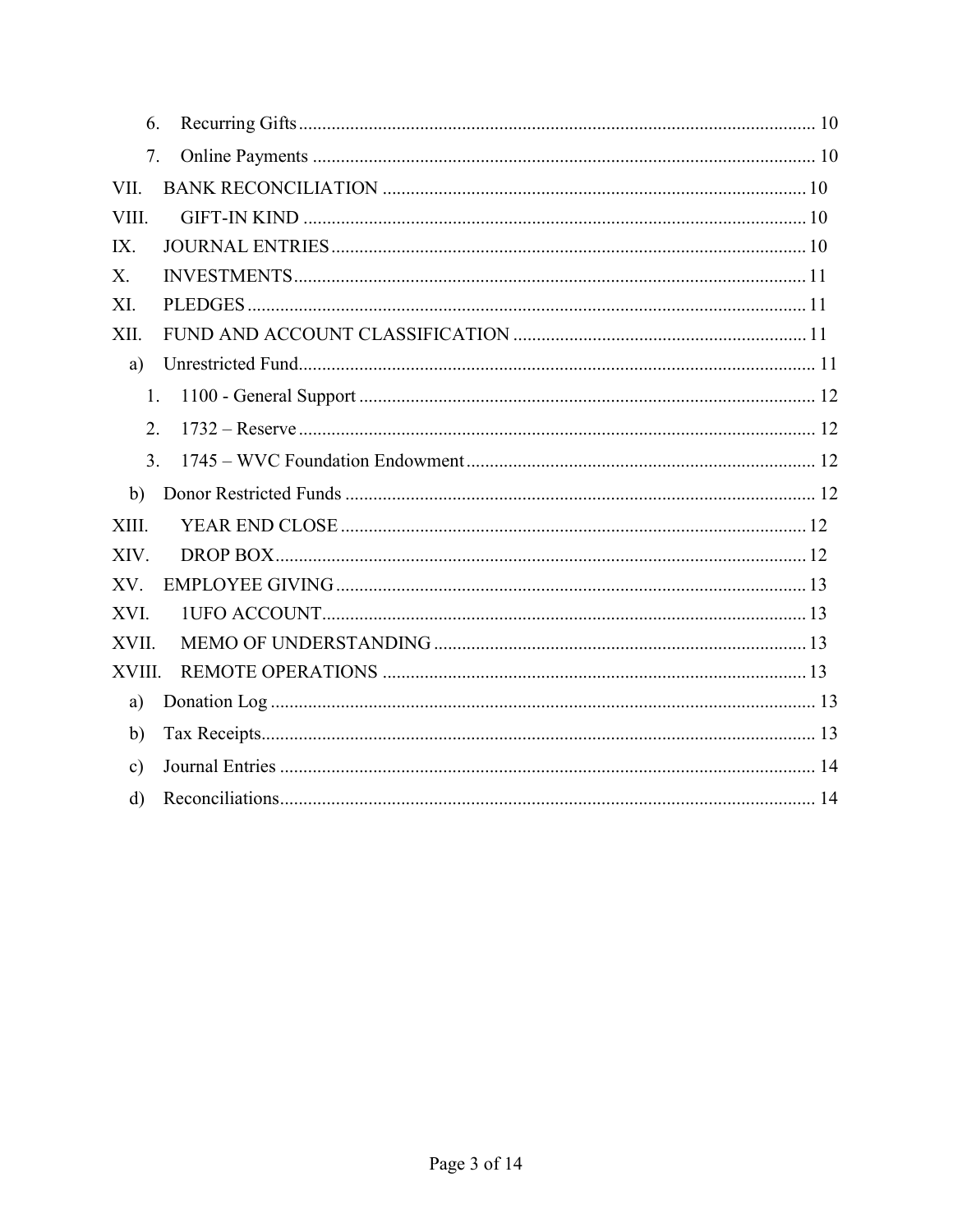# II. AGENCY OVERVIEW

WVCF was incorporated in 1973 for the exclusive purpose of encouraging, promoting, and supporting educational programs, scholarly programs, scholarly pursuits, athletics, alumni relations, and future developments in connection with Wenatchee Valley College. The foundation is a not-for-profit corporation organized under Washington law and is fiscally and organizationally separate from the college district. The foundation provides supplemental funding for Wenatchee Valley College, its programs and students through scholarships and other financial aid. The college, through its campuses in Omak and Wenatchee and community outreach programs in other communities, serves the citizens of Chelan, Douglas, and Okanogan Counties.

# III. FISCAL OVERVIEW

The purpose of this manual is to ensure effective control over and accountability for all funds, property, and other assets. It is expected that the policies contained within this manual and the procedures outlined in the work plans will provide the internal controls which will safeguard assets, provide accurate and reliable accounting data, promote operational efficiency, and encourage adherence to managerial policies.

# IV. STANDARDS FOR FINANCIAL MANAGEMENT SYSTEM

WVCF financial management systems will provide the following:

- Accurate, current, and complete disclosure of financial activities.
- Records will identify adequately the source and application of funds. These records will contain information pertaining to unrestricted, temporarily restricted, and permanently restricted balances, assets, outlays, income, and interest.
- Effective control over and accountability for all funds, property, and other assets. WVCF will adequately safeguard all such assets and assure they are used solely for authorized purposes.
- Comparison of outlays with budget amounts for each unrestricted account.
- Maintain accounting records that are supported by source documentation.

# V. FINANCIAL AND PROGRAM MANAGEMENT

The policies set forth in this section define the WVCF financial management systems. All transactions shall be made in accordance with the best principles of financial trusteeship and fiscal good management. To maintain the financial integrity of WVCF, adequate controls over financial transactions are strictly enforced. Staff involved in the accounting cycle and financial reporting of the foundation is required to receive annual continuing education such as not-forprofit accounting and auditing update. To help strengthen knowledge of applicable current standards as well as gaining an understanding of new upcoming standards.

# a) Allowable Costs

All costs incurred by WVCF will be reasonable, necessary, and allocable. All costs incurred will be consistent with WVCF's policies and procedures and conform to limitations or exclusions as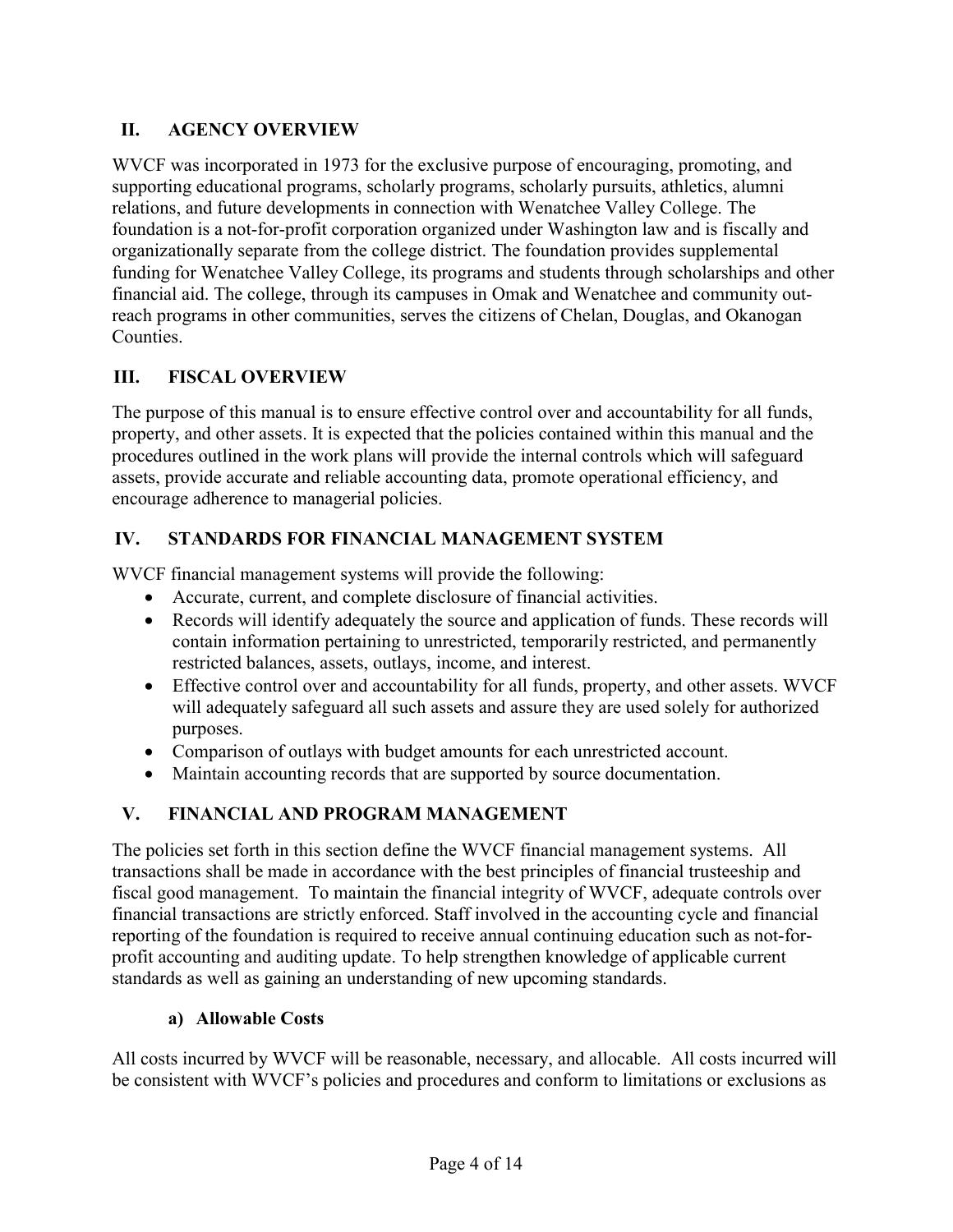set forth in funding source restrictions. Costs incurred will be appropriate as determined by generally accepted accounting principles and will be adequately documented.

# b) Audits

WVCF's financial records will be audited annually by a Certified Public Accountant, selected by the WVC board of directors. Auditors will also review and ensure that the internal procedures and controls are in place. Auditors will present their financial report to the budget and finance committee and the State Auditor, as required by state policy regulating community and technical colleges.

# c) Fund Allocation

All funding sources received are for the purpose of WVCF's operation, to support the college's programs, and to increase endowment balances. Expenditures are charged to funds based on the nature of the expenditure. The accounts and funds classifications are broken down in three categories (see account classification section for further information). Based on the ASU update there should only be two classifications (further detail in the FUND AND ACCOUNT CLASSIFICATION section). Any income received for a temporarily restricted fund will be charged a 5% administrative fee.

# d) Funding Source Revenue

WVCF receives funding from individual donations, businesses, corporations, foundations, and grants. All donations are administered according to donor restrictions. Where applicable, a contract will be agreed upon between WVCF and the donating party.

# e) Insurance Coverage

WVCF shall provide appropriate insurance coverage for its board of directors, staff, and other associates as appropriate, in addition to coverage for all related activities, as directed by the board of directors. Insurance coverage will be re-evaluated on a periodic basis.

# f) Budget Creation and Revision

The executive director will present a rough draft of the upcoming fiscal year budget to the budget and finance committee in March/April. Once the budget and finance committee revises the budget thoroughly, the executive director will present it to the full board for final approval in June. All significant budget revisions, as defined by the executive director spending proposal, will need submission to the board of directors for approval via formal meeting or email, as allowable by the bylaws.

# g) Reporting and Record Keeping

WVCF is responsible for managing and monitoring each program, scholarship (award), fund, and/or activity supported by donors. The procedures for monitoring and reporting on WVCF's financial performance and the necessary standard reports are described in this section.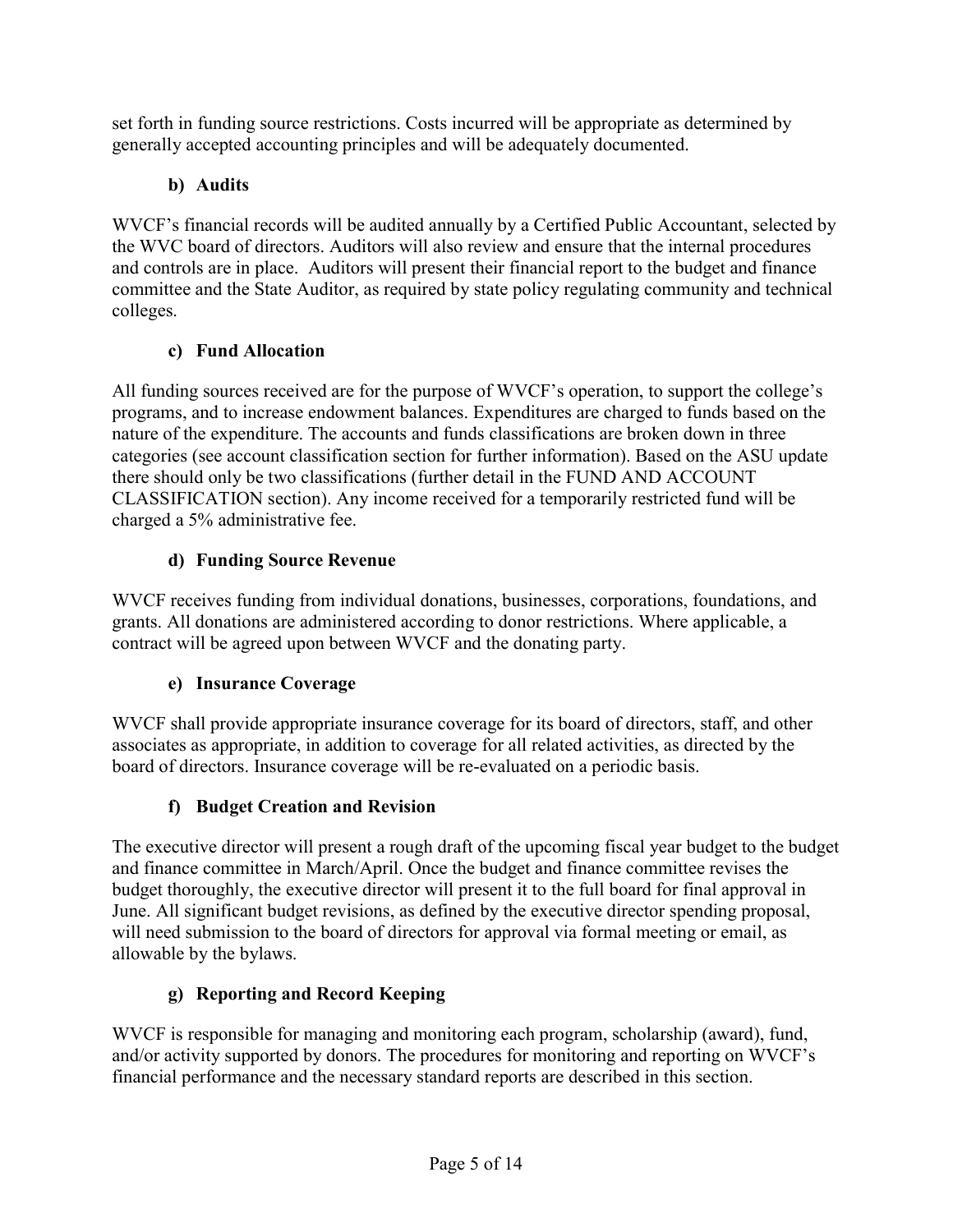#### h) Financial Reporting

#### 1. Board of Directors

The foundation accountant will prepare monthly financial reports per fiscal procedures manual and provide them to the budget and finance committee for review and eventual distribution to the executive committee and full board of directors. The following is an outline of frequent reports generated and their reporting cycle. For specific reports not listed, WVCF will complete reports per funding source requirement or request.

- o Generated Monthly
	- o Unrestricted Project Activity Report (Excel Spreadsheet), 2-month lag
		- Beginning Balance (Last day of Previous Fiscal Year)
		- **Previous Net Change (Prior Month/s Ending Balance)**
		- 4 Categories per Unrestricted Fund:
			- Revenue (Summary for Period)
			- Expense (Summary for Period)
			- Transfer (Summary for Period)
			- Investment Activity (Below Summary per Account for Period)
				- o Investment Income Dividends (CF)
				- o CF Administrative Fees
				- o Broker Investment Fees
				- o Unrealized Gains and Losses
			- Ending Balance (Sum of Beginning Balance, Previous Net Change, 4 Categories (Revenue, Expense, Transfers, & Investment Activity))
	- o Income Statement, 2-month lag
		- **-** Unrestricted Income Statement Overview (Budget vs. Actuals)
		- **Unrestricted General Operations Income Statement** Detailed (Budget vs. Actuals)
		- $\blacktriangleright$  By-Per Fund Restrictions (Without Donor Restrictions & With Donor Restrictions)
	- o Balance Sheet by Per Fund Restrictions (Without Donor Restrictions & With Donor Restrictions), 2-month lag
	- o Gift Report, 1-month lag
- o Generated Quarterly:
	- o Detailed Unrestricted Expenditure Report
	- o Detailed Project Expenditure Report (when requested, such as during a capital campaign)
- o Close of Fiscal Year
	- o Project Activity Report (All Active Funds Included)
		- Project ID
		- Project Description
		- Beginning Balance (July 1)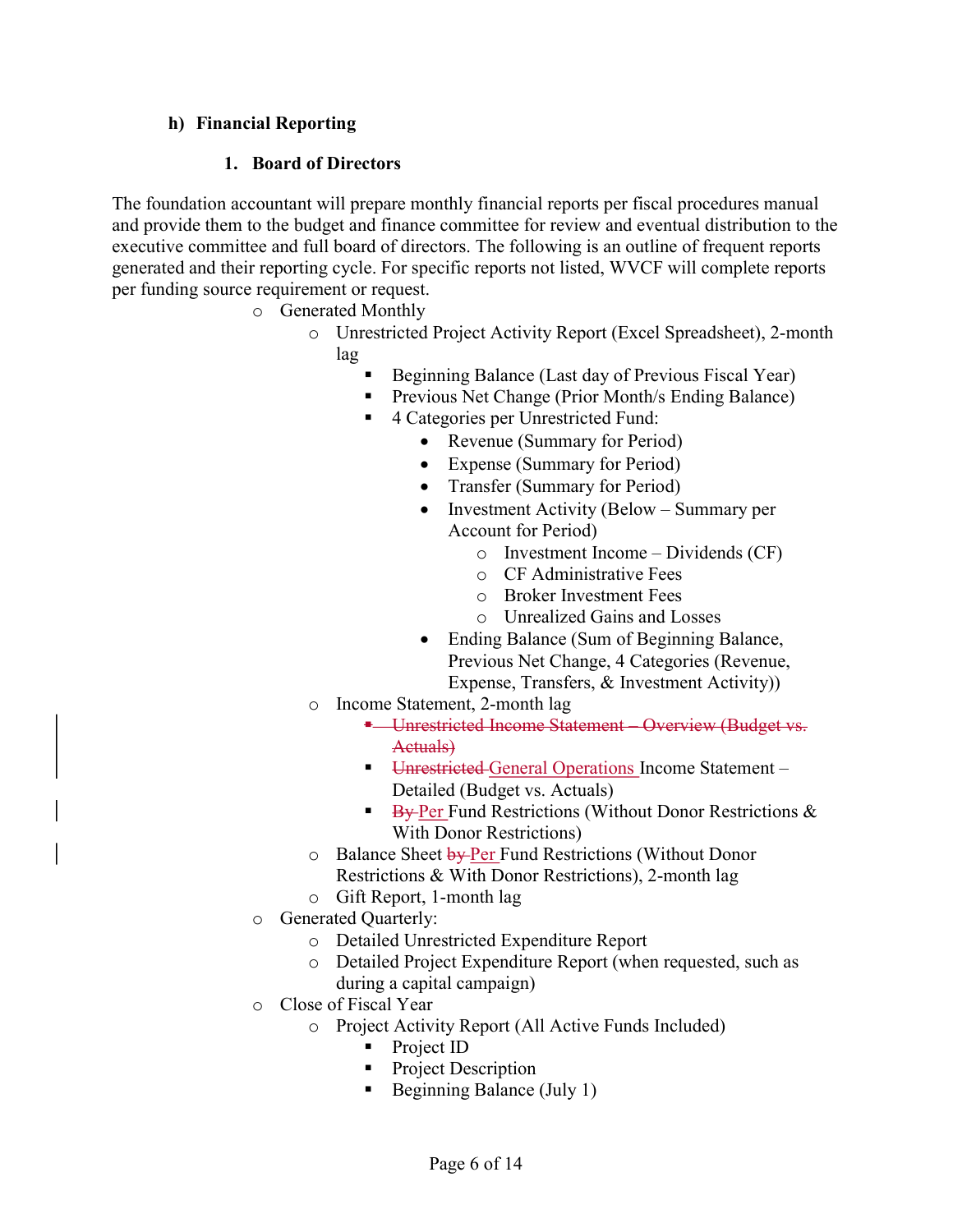- Net Change
- Ending Balance (June 30)

# 2. Internal Reports

Internal reports will also be prepared by the foundation accountant for staff review as directed by the executive director.

# 3. Annual Filings

- Filed by foundation staff:
	- o Online via http://www.sos.wa.gov/ccfs
		- Annual Report
		- Charitable Organizational Renewal
		- **Trust Renewal Form**
	- o MISC 1099
	- o IRS Form 1096
- Filed by auditor (selected by board of directors):
	- o IRS Form 990
	- o Audited financial statements

# 4. Athletics Department

The foundation accountant will provide reporting for the athletic funds after the month has been reconciled. Reports will be uploaded to the "foundation – athletic" shared folder by 25th of each month.

#### i) Retention and Access Requirements

Financial records and supporting documents shall be retained as detailed by the WVCF Document Retention Policy.

# VI. FISCAL PROCESSES

The foundation accountant is responsible for maintaining all fiscal and accounting records utilizing a double entry accounting system for all funds. Specific fiscal responsibilities include: prepare and track all orders, pay vendors and staff expenses, issue checks, maintain vendor files, prepare deposits, record investment (endowment) activity, reconcile bank statements, and provide budget information to the executive director.

# a) Accounts Payable

# 1. Payment Processing

#### o Internal

Invoices are submitted electronically via the expense management module in Financial Edge NXT by the staff. The executive director's expenses are submitted by the executive assistant. The executive director will approve the invoice electronically if the original invoice and if enough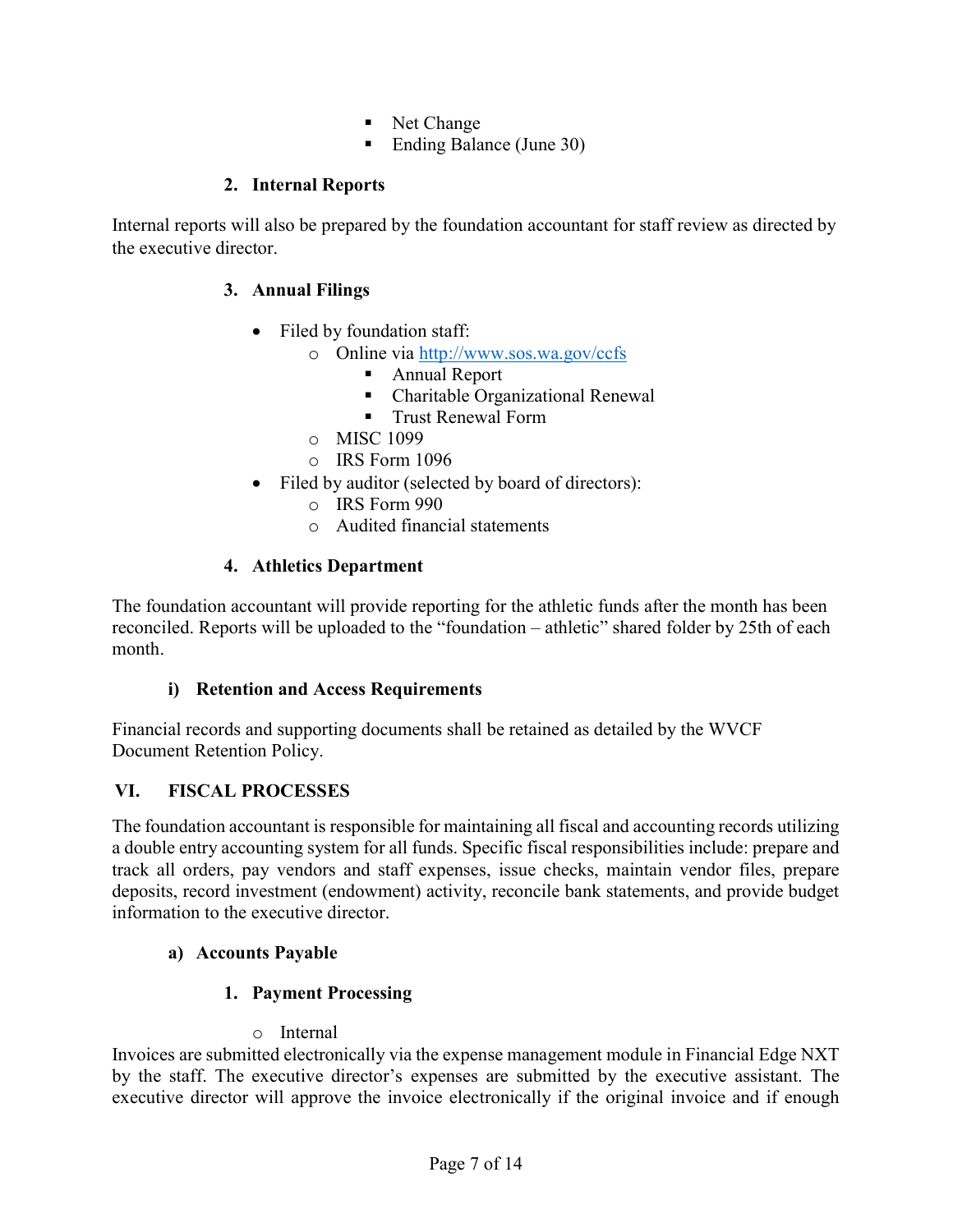supporting documentation is attached. The accountant will verify the correct expense account code was used and the amount on the invoice matches with the amount submitted. Vendors with regular monthly charges are paid on or before their due date.

Physical checks require a signature from the executive director or executive assistant. If the amount exceeds \$5,000, then a second signature is required from a board member (see check signing requirements for further detail). When checks are processed, the second check stub is filed in alphabetical order in the Account Payable drawer. The only stubs that include physical support are those that exceed \$5,000. All invoices are stored electronically as an attachment on the payment in Financial Edge NXT. Checks are ran twice a month (middle & end of every month).

### o Department

Payment requests from the college departments (e.g. Athletics, Machining, Nursing, etc.) must be submitted to the foundation accountant for fund balance verification. The accountant will submit a request via the expense management module in Financial Edge NXT with the request/invoice attached. If monies are lacking in the specified fund then the requesting department will be notified and no further action will be taken until further notice.

All payment requests are reviewed/approved by the executive director electronically. If the executive director is absent, the executive assistant is appointed.

### o Scholarships

The business office will invoice WVCF quarterly for scholarship award reimbursement. With foundation coordinator oversight, payment should be processed by the accountant via FE NXT payables under invoices. To expedite the invoice process, the invoice can be copied from a prior quarterly issued payment. If copied, cells need to be updated to reflect the appropriate college invoice.

# o Endowment Allocation

In alignment with the board approved annual endowment allocation, a distribution request in early fall should shall be submitted to the Community Foundation of North Central Washington. The approved allocation spreadsheet should be signed and dated by a board officer and the executive director. The spreadsheet and minutes shall be used as support documentation for the distribution request.

Any requests not included in the annual endowment allocation should follow the endowment agreement. If the request is over \$20,000, support via email should be obtained from a board officer.

#### 2. Reimbursement

Staff may request reimbursement for items purchased solely for use of the foundation with personal funds via the expense management module. The request must have proper support documentation (i.e. receipt) attached in cases where use of foundation credit card or check payment was not feasible or timely. For mileage reimbursement, an internal mileage form will be properly completed with support documentation such as accurate mileage from a second source (e.g. google maps). All reimbursements are subject to electronic approval from the executive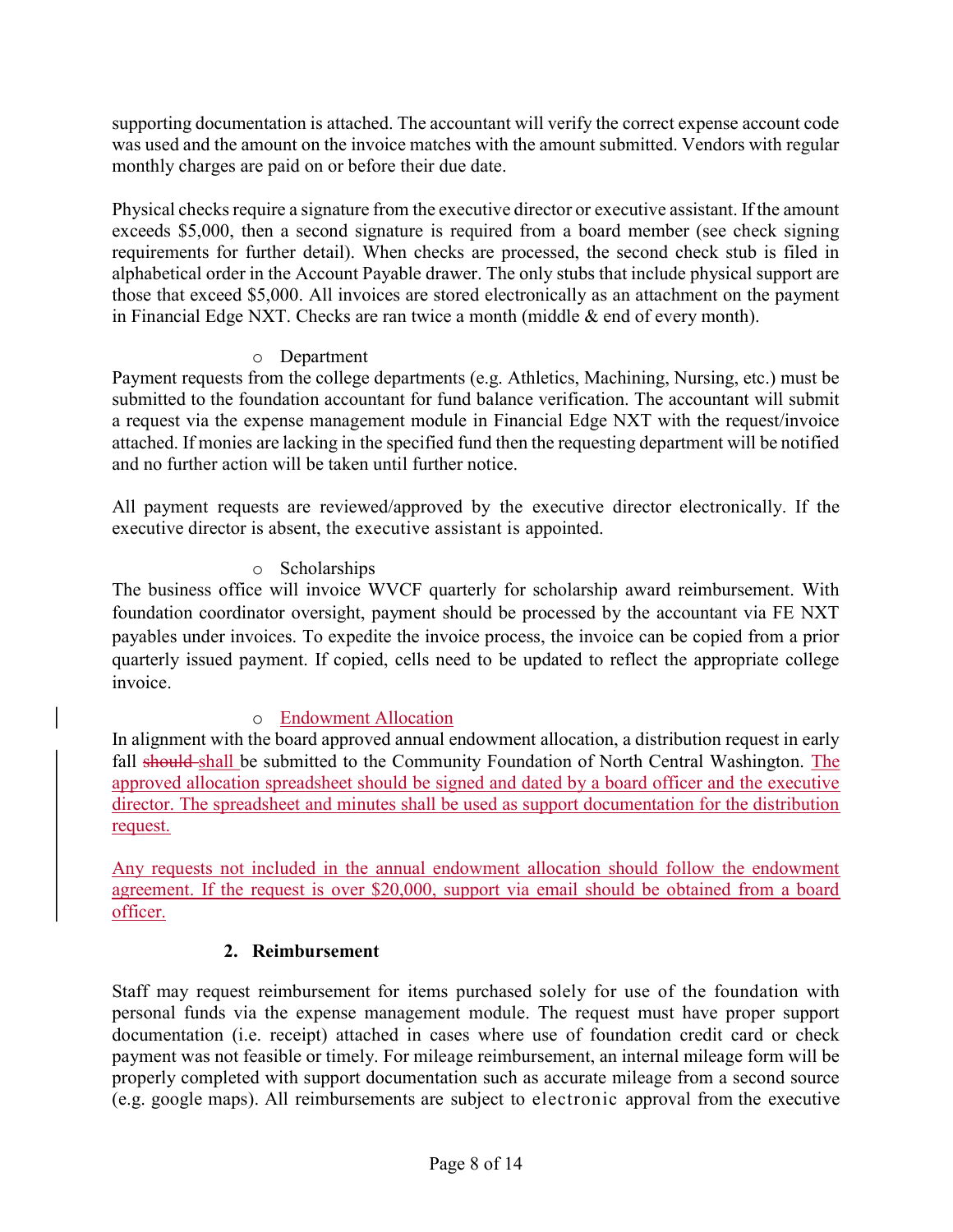director.

# 3. Check Signing Requirements

All checks require one signature from either the executive director, executive assistant, or a board member who is an authorized check signer. If the check exceeds \$5,000.00, two signatures are required. Authorized signers are the executive director, executive assistant, foundation president, foundation vice president, and foundation treasurer. For internal control purposes, the check signing process must guarantee that there is not a conflict of interest; i.e. the individual signing the check is not the person receiving the check.

# 4. Void Checks

Reasons for voiding a check include, but are not limited to, lost check, incorrect check, or printer problem. If a vendor requests a reissuance of a lost or stolen check, the accountant will process the request with the "stop payment" fee deducted from the check. If the check has been processed and updated in the computer system, it must be voided and either reissued or reversed to maintain accurate expenditure totals. Check must be stamped or nullified "VOID" and filed with copies of the canceled checks. Checks must be voided in Financial Edge system at year-end if there is a 7 month outstanding date.

# b) Cash Receipts

# 1. Cash Log

Foundation staff (other than the accountant) receives all checks or cash and emails a cash log to pertaining positions. The cash log includes a scanned copy of the checks received.

# 2. System Recording and Deposit

All cash and checks will be forwarded to the foundation accountant physically and electronically. The foundation accountant will assign the proper revenue account and fund distribution, record this information in a new deposit in the treasury navigation bar in Financial Edge NXT, and complete a deposit slip in duplicate. The scanned check will be attached to each individual pertaining contribution. Deposits will be deposited at the bank by a foundation staff other than the accountant. Deposits are made on a regular basis (once a week on Thursday's) and/or as needed.

Funds received that do not have a designation listed by the donor are considered unrestricted and designated by the foundation board of directors.

# 3. Tax Receipts

In a timely manner, the accountant will record gifts in the corresponding Raiser's Edge constituent record. The foundation accountant will print the tax receipt and submit it to the executive assistant. The executive assistant will mail out the tax receipt and provide a copy to the executive director as a prompt to mail personalized thank you cards or make a phone call.

# 4. Posting Entry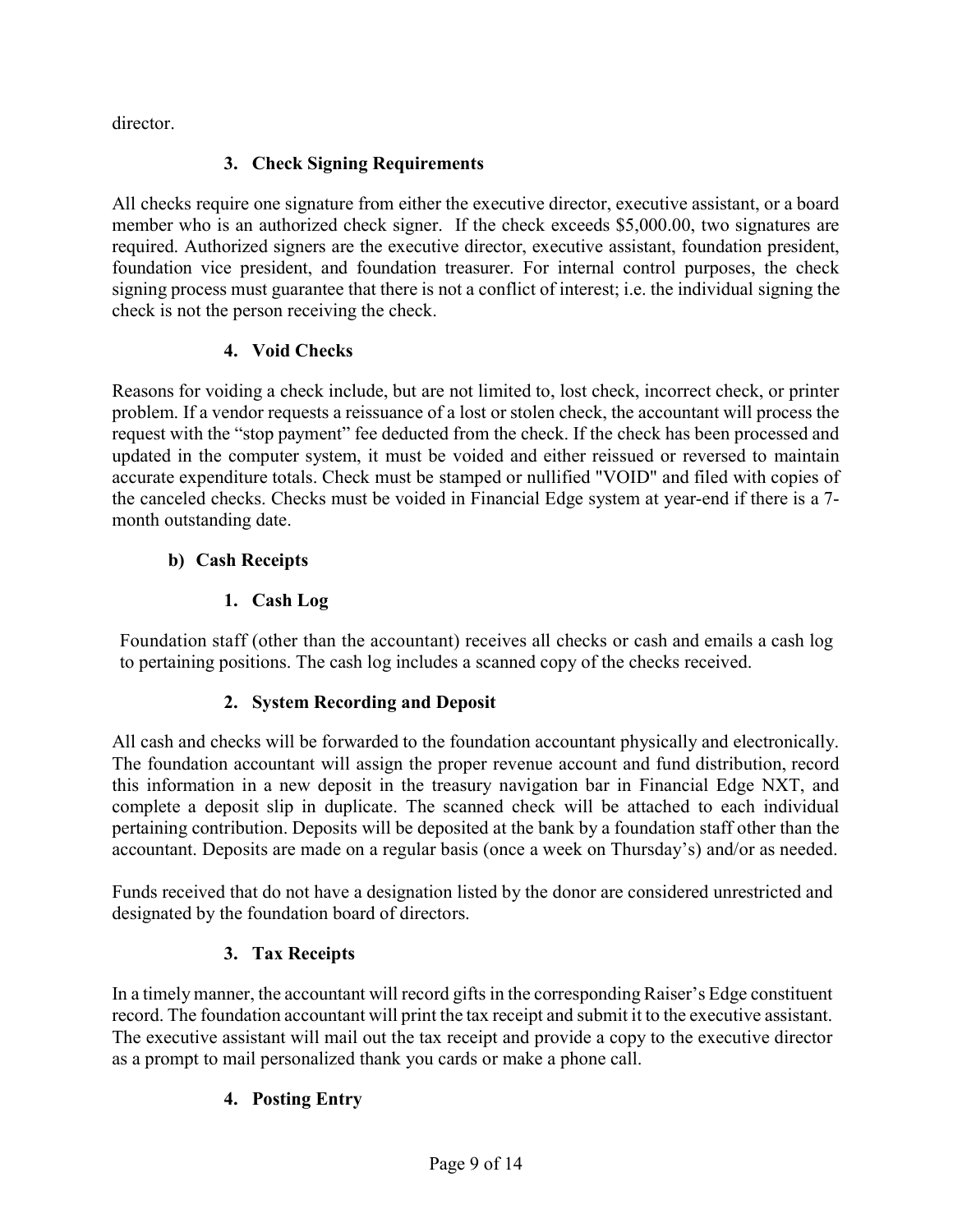The foundation accountant compares the recorded deposit entry total from Financial Edge NXT to the bank's deposit slip and, if totals match, then the entry is posted in the database.

#### 5. Filing

Documentation for all cash, checks, other corresponding documents that were included with the check, and bank deposit slip will be scanned and saved in the secure folder in SharePoint: Departments Files – Accounting – Cash Receipts –  $FY$  – Month – Listed by Deposit Number (Automatically Generated by Accounting Software)

# 6. Recurring Gifts

The foundation accountant processes recurring gifts on the  $15<sup>th</sup>$  of every month. In order for a donor to set up a recurring gift, they are required to complete the Recurring Gift Form or enter their payment online, indicating a recurring gift. Recurring gifts are executed at monthly intervals until advised.

### 7. Online Payments

Donor credit cards are automatically charged when they submit their gift via the foundation's online form. An automated e-receipt and "thank you for your gift" message is sent to the donors, unless they select the recurring payment option. If the donor selects the recurring gift option, the foundation accountant will follow the payment process prompts as outlined by the database. The Online Express (Blackbaud software) gifts will be processed so they reflect on the donor's (constituents) record.

#### VII. BANK RECONCILIATION

Bank statements are received directly, unopened, by a foundation staff member and submitted directly to the foundation accountant. The monthly bank reconciliation is conducted by the foundation accountant, and the reconciled balance is compared to the general ledger. Before the reconciliation is initiated, the sub-ledgers are reconciled to the general ledger. The executive director reviews the bank reconciliation by going over the checklist and signing the coversheet if he/she agrees. The reconciliation cover sheet, software reconciliation report, bank statement, cash log, and merchant service disbursement report will be filed in the drawer labeled "reconciliation" in the corresponding month and fiscal year and scanned (saved in SharePoint in the appropriate folder). The prior month will be reconciled by the  $22<sup>nd</sup>$  of the following month.

#### VIII. GIFT-IN KIND

All in-kind gifts shall be documented and acknowledged through the appropriate form. Refer to the WVCF gift acceptance policy for further procedure detail.

# IX. JOURNAL ENTRIES

The foundation executive director has oversight of all journal entries. The batch validation report from Financial Edge NXT along with proper support is required by the executive director to electronically approve the journal entry batch in FE NXT. All journal entries require solid support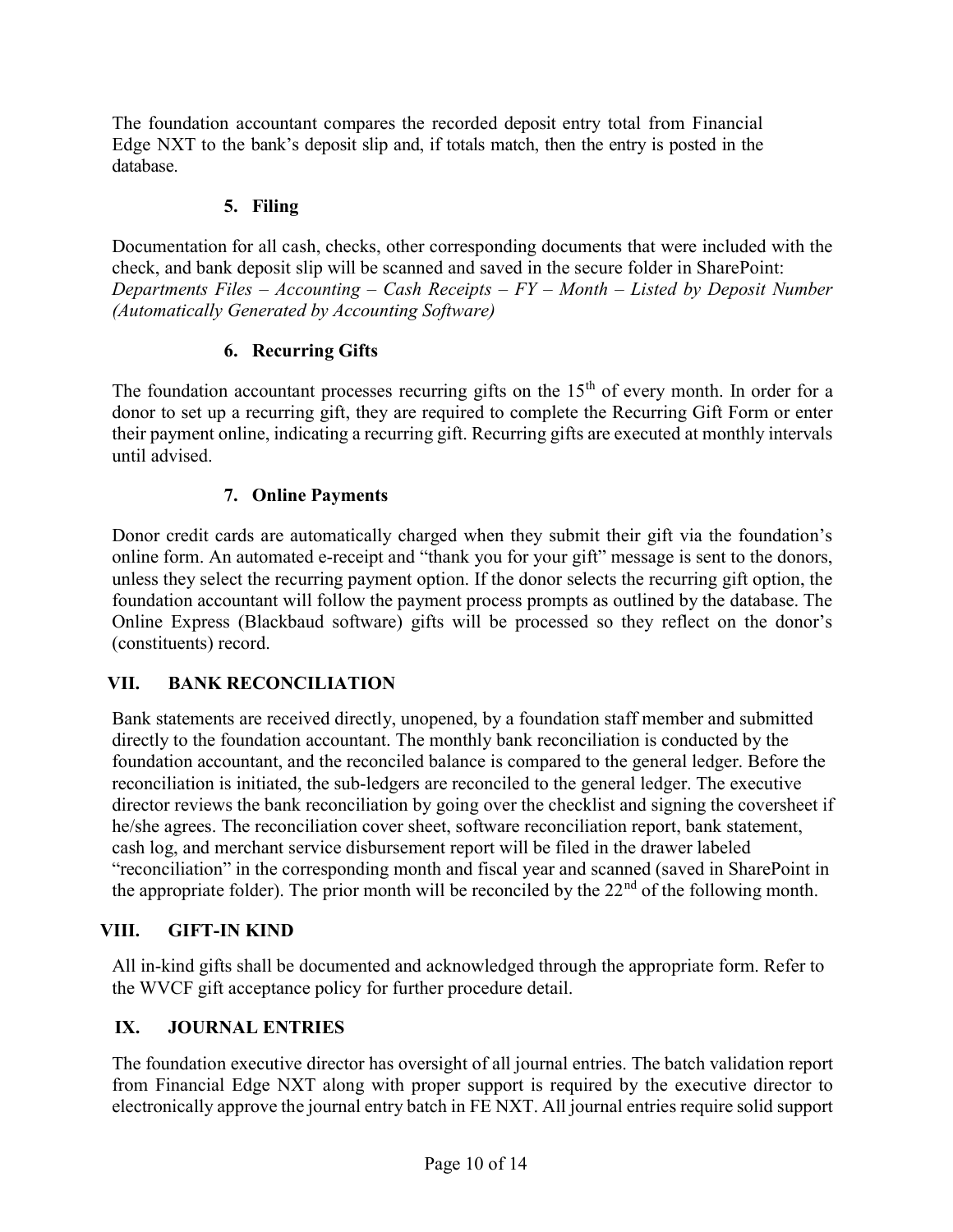documentation and must record their purpose and intention. The validation report and support should be attached to the proper journal entry batch via FE NXT before submitting for approval. The posted journal entry report from FE NXT should be stored electronically in the proper accounting folder in SharePoint: department files – accounting – journal entries – FY – month entry was created. After the prior month has been closed, reconciled, and presented to the budget and finance committee, any further adjusting entries must be communicated to the board. If changes are made after reports have been communicated to the full board, the board will be notified that year-to-date adjustments have been made.

# X. INVESTMENTS

The Community Foundation of North Central Washington holds the WVCF endowments and long-term funds. The WVCF accountant receives a monthly report with a breakdown of dividends, interest, realized gains/losses, unrealized gains/losses, administrative fees, investment fees, transfers, and gifts. A journal entry will be created monthly to apply the appropriate fees to the corresponding funds. Endowments will be invested for 1 full fiscal year prior to its first allocation.

Historically, WVCF has utilized Wells Fargo for CD's and a Stifel account for liquidating stock gifts. Refer to the WVCF gift acceptance policy for further procedure detail.

# XI. PLEDGES

Pledges will be recorded as they are received in the WVCF database.

# XII. FUND AND ACCOUNT CLASSIFICATION

The fund and account classifications are broken down in three categories and are identified with a 5-digit sequence as follows: unrestricted funds: 1 - - - - -; temporarily restricted: 2 - - - - - and permanently restricted: 3 - - - - -. All funds are overseen by the board of directors. The use of the unrestricted funds are at the discretion of the board. The temporarily restricted funds correspond to programs in the college and other one-time designated scholarships. Any gift received for a temporarily restricted fund is assessed a 5% fee. The permanently restricted funds are labeled as endowments. The WVCF manages each endowment according to the contractual agreement signed by the executive director and the donor. All temporarily and permanently restricted funds must be administered in accordance with their contractual obligations, as applicable.

Based on the ASU update there should only be two classifications: without donor restrictions and with donor restrictions. Due to this update funds/accounts that have a "1" as a leading number are without donor restrictions and funds/accounts that have a "2 or 3" as a leading number are with donor restrictions.

# a) Unrestricted Fund

WVCF has three unrestricted funds (aka board designated funds). Unrestricted contributions of \$100,000 or more will be deposited into 1745. All other unrestricted contributions will be deposited into 1100.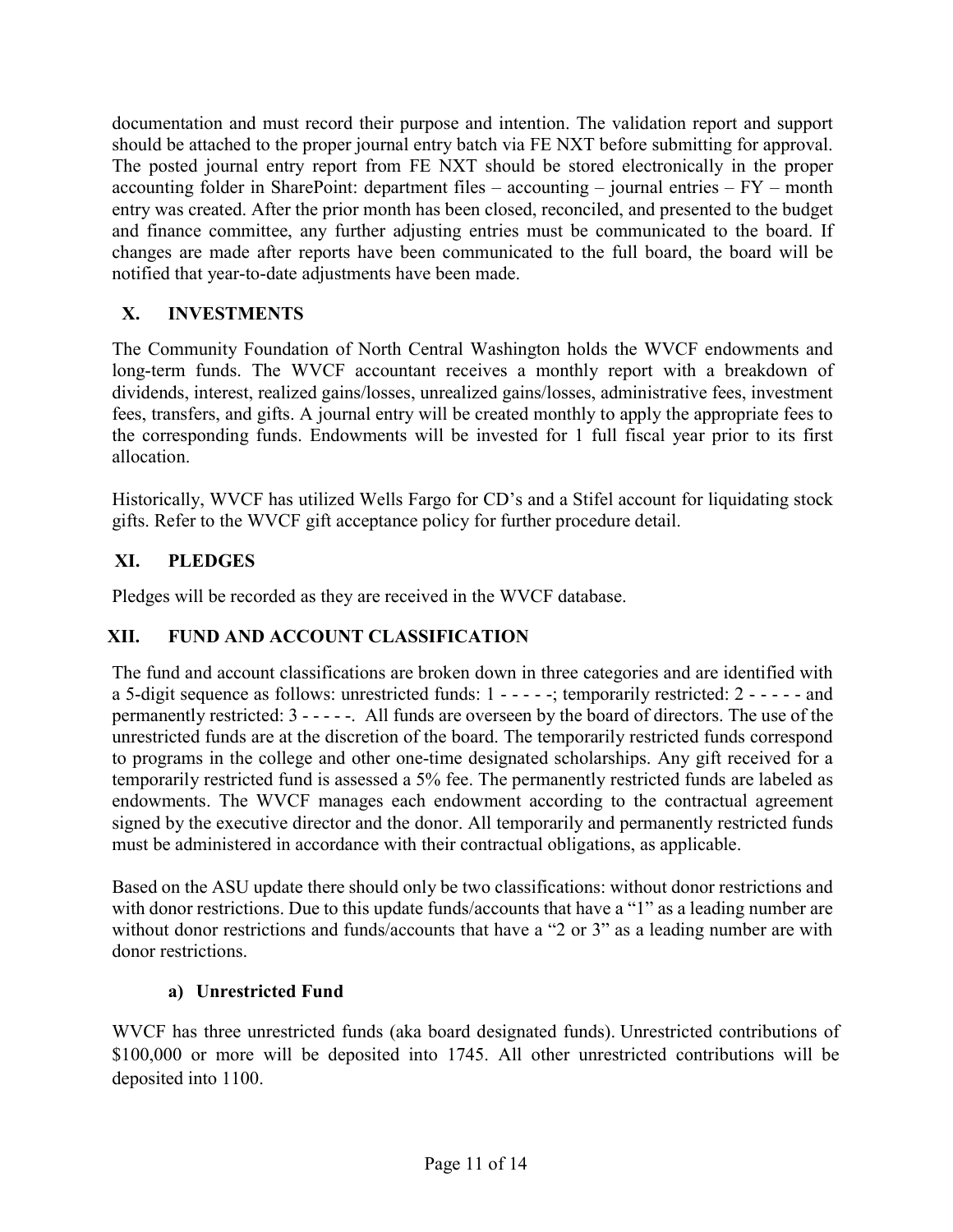### 1. 1100 - General Support

- o Expenses are administration, programming, events, and gifts/grants/awards. All expenses are in alignment with the annual unrestricted budget approved by the board.
- o Revenue is from unrestricted contributions, assessments/investments, and allocation from the WVC Foundation Endowment (1745).

### 2. 1732 – Reserve

- o In alignment with the annual unrestricted budget approved by the board, transfer from 1732 to 1100 is initiated to cover expenses. Transfer is after the annual allocation from 1745 to 1100.
- o Revenue is from investment activity. Additional contributions may be made to this fund by the public.
- o The target balance for 1732 is three months of operating (administration, programming, and events) expenses.

### 3. 1745 – WVC Foundation Endowment

- o This fund holds the assets from fund 1720 (Arneil, James & Kathleen Trust) and 1745 (Ted Zacher – Unrestricted Board Designated Fund). The board approved the consolidation of the two funds as a board-designated endowment in March 2021.
- o Expense for this fund will follow the foundation endowment spending policy. The annual allocation will be made to 1100. At any time, the board may approve to allocate funds above and beyond the endowment spending policy target rate.
- o Revenue is from investment activity. Additional contributions may be made to this fund by the public.

#### b) Donor Restricted Funds

The foundation accountant will provide information as stated on the endowment spending policy to the budget and finance committee in late fall quarter. The budget and finance committee will determine the appropriate spending target per the endowment spending policy.

The foundation accountant will provide financial standing per fund to the foundation coordinator for annual reporting to the founder/advisor.

#### XIII. YEAR END CLOSE

A separate "year-end checklist" is kept on file and will be used as a guide for the foundation accountant in year-end closing procedures. The document will be reviewed annually in advance of the closing of the fiscal year by the budget and finance committee.

#### XIV. DROP BOX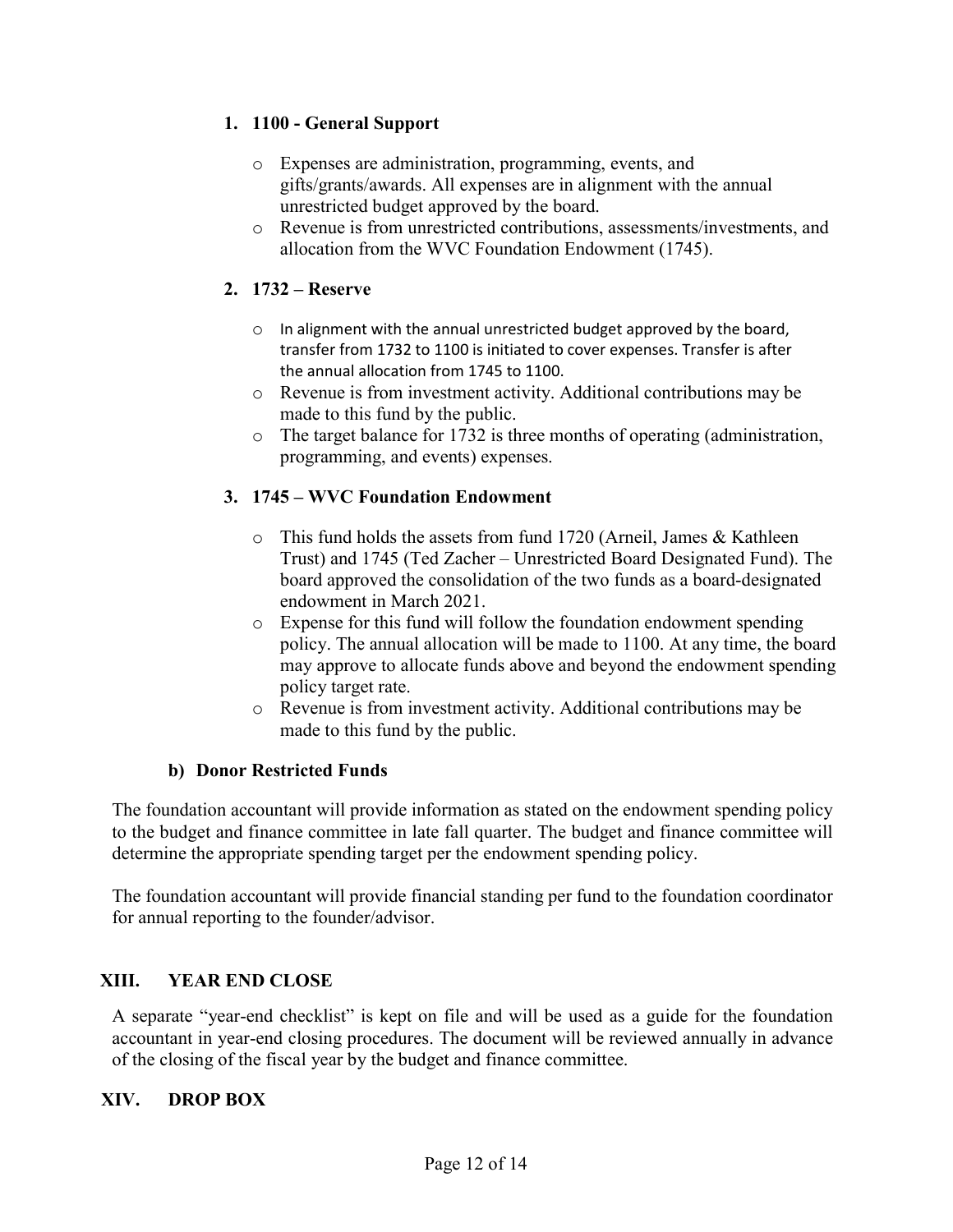The locked drop box, located near the front reception desk of the Wenatchi Hall administration wing, is checked for deposits daily by a foundation staff member other than the foundation accountant. Departments use this drop box to submit checks, cash, or invoices to WVCF. If any checks/cash are submitted, the proper "cash log" procedures will be followed.

# XV. EMPLOYEE GIVING

When staff/faculty choose to contribute to foundation annual fund, they complete a payroll deduction form and submit it to the college business office for automatic withdrawal. At the middle of each month the business office remits a consolidated check for employee withdrawals along with a breakdown report. The check is deposited in the annual fund (operating) unless it contains instructions for a specific designation.

# XVI. 1UFO ACCOUNT

To reduce duplication of payment, most department expenses filter through the college business office. The college will apply the expenses to the foundation 1UFO account (holding) and request reimbursement at a future date. Before the department expenses are finalized, they require a fund balance confirmation by the foundation accountant and be accompanied by the executive director's signature.

All WVC grant budgets are identified by the digits 1V or 1U, (i.e.1Vxx or 1Uxx.) The second two letters are chosen randomly and are designed to reflect the abbreviated name of the grant/contribution. For example, "FO" represents the Foundation.

# XVII. MEMO OF UNDERSTANDING

Per agreement with WVC, the college covers the foundation's overhead costs such as computers, chairs, desks, and filing cabinets. See college agreement for further details.

The WVC foundation is responsible for purchasing all disposable materials such as pens, staples, calculators, notebooks and other expenses such as cost of advertising, sponsorships, meals and mailings. Please see signed agreement for further details.

# XVIII. REMOTE OPERATIONS

In the circumstance that the WVCF must operate remotely, staff will follow the following temporary fiscal procedures.

# a) Donation Log

A trusted foundation staff member who is not the accountant will check the mail and digitally scan the checks to the accountant and executive director. The accountant will retrieve the checks and deposit them. The group email between the staff member, executive director, and accountant will serve as the donation log during remote operations. The donation log (email chain) will be saved as PDF on the foundation shared drive. Staff will check mail on a weekly or bi-weekly basis.

# b) Tax Receipts